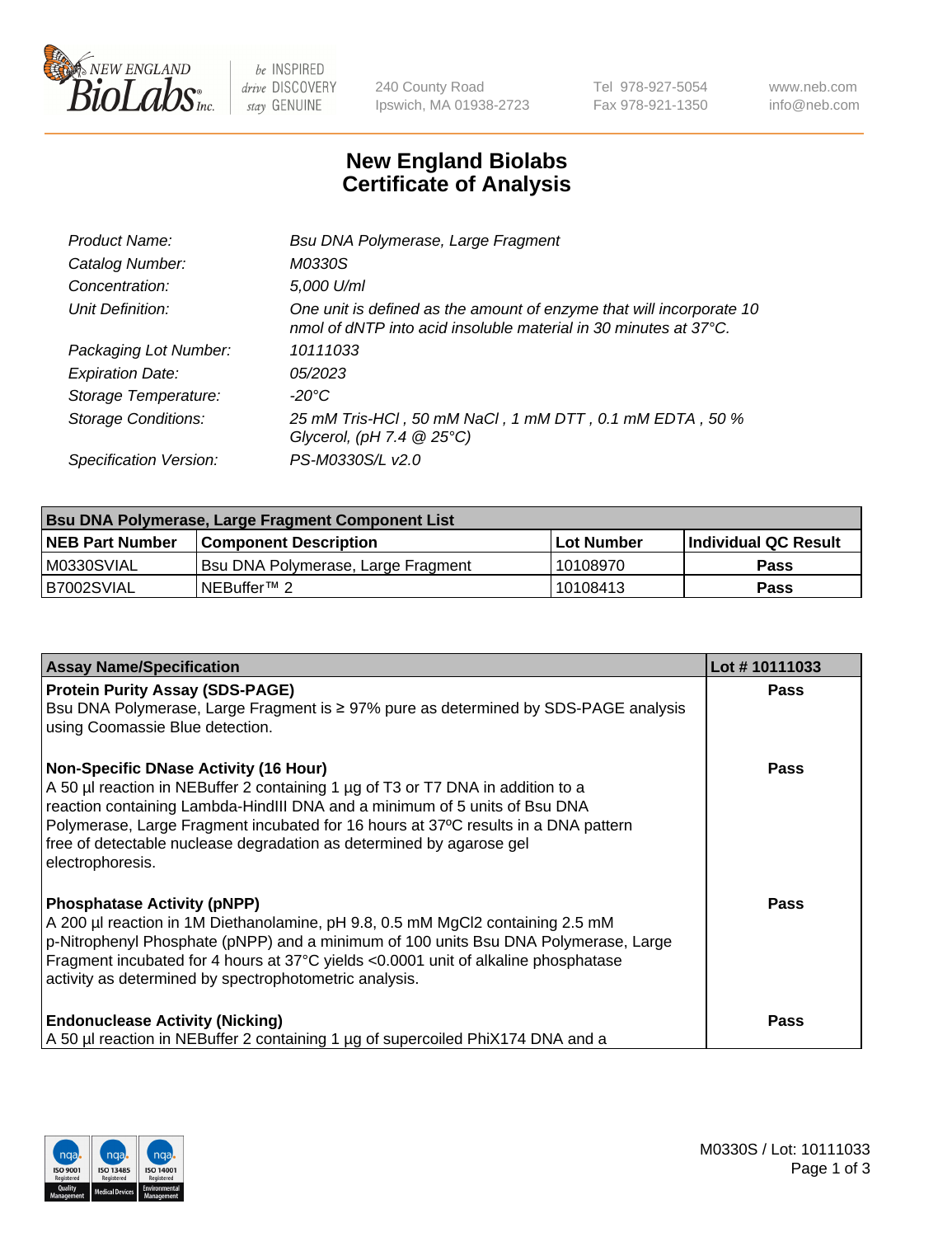

be INSPIRED drive DISCOVERY stay GENUINE

240 County Road Ipswich, MA 01938-2723 Tel 978-927-5054 Fax 978-921-1350

www.neb.com info@neb.com

| <b>Assay Name/Specification</b>                                                                                                                                                                                                                                                                                                                                                                                                           | Lot #10111033 |
|-------------------------------------------------------------------------------------------------------------------------------------------------------------------------------------------------------------------------------------------------------------------------------------------------------------------------------------------------------------------------------------------------------------------------------------------|---------------|
| minimum of 50 units of Bsu DNA Polymerase, Large Fragment incubated for 4 hours at<br>37°C results in <10% conversion to the nicked form as determined by agarose gel<br>electrophoresis.                                                                                                                                                                                                                                                 |               |
| <b>Exonuclease Activity (Radioactivity Release)</b><br>A 50 µl reaction in NEBuffer 2 containing 1 µg of a mixture of single and<br>double-stranded [3H] E. coli DNA and a minimum of 50 units of Bsu DNA Polymerase,<br>Large Fragment incubated for 4 hours at 37°C releases <0.1% of the total<br>radioactivity.                                                                                                                       | <b>Pass</b>   |
| <b>Single Stranded DNase Activity (FAM-Labeled Oligo)</b><br>A 50 µl reaction in NEBuffer 2 containing a 10 nM solution of a fluorescent internal<br>labeled oligonucleotide and a minimum of 50 units of Bsu DNA Polymerase, Large<br>Fragment incubated for 30 minutes at 37°C yields <10% degradation as determined by<br>capillary electrophoresis.                                                                                   | <b>Pass</b>   |
| <b>qPCR DNA Contamination (E. coli Genomic)</b><br>A minimum of 5 units of Bsu DNA Polymerase, Large Fragment is screened for the<br>presence of E. coli genomic DNA using SYBR® Green qPCR with primers specific for the<br>E. coli 16S rRNA locus. Results are quantified using a standard curve generated from<br>purified E. coli genomic DNA. The measured level of E. coli genomic DNA<br>contamination is $\leq 1$ E. coli genome. | Pass          |
| <b>RNase Activity (Extended Digestion)</b><br>A 10 µl reaction in NEBuffer 4 containing 40 ng of a 300 base single-stranded RNA<br>and a minimum of 1 µl of Bsu DNA Polymerase, Large Fragment is incubated at 37°C.<br>After incubation for 16 hours, >90% of the substrate RNA remains intact as<br>determined by gel electrophoresis using fluorescent detection.                                                                      | Pass          |

This product has been tested and shown to be in compliance with all specifications.

One or more products referenced in this document may be covered by a 3rd-party trademark. Please visit <www.neb.com/trademarks>for additional information.